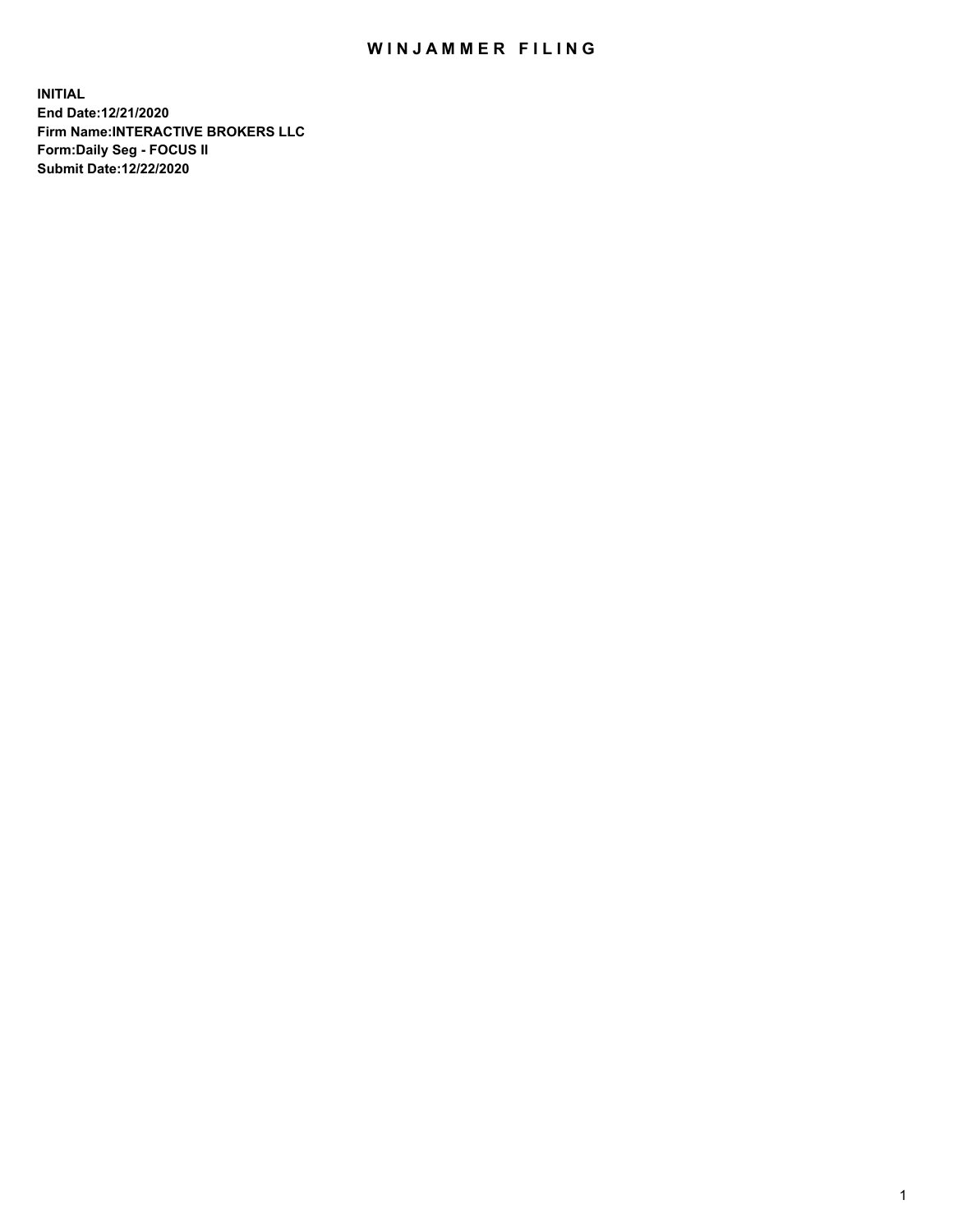**INITIAL End Date:12/21/2020 Firm Name:INTERACTIVE BROKERS LLC Form:Daily Seg - FOCUS II Submit Date:12/22/2020 Daily Segregation - Cover Page**

| Name of Company                                                                                                                                                                                                                                                                                                                | <b>INTERACTIVE BROKERS LLC</b>                                                  |  |
|--------------------------------------------------------------------------------------------------------------------------------------------------------------------------------------------------------------------------------------------------------------------------------------------------------------------------------|---------------------------------------------------------------------------------|--|
| <b>Contact Name</b>                                                                                                                                                                                                                                                                                                            | James Menicucci                                                                 |  |
| <b>Contact Phone Number</b>                                                                                                                                                                                                                                                                                                    | 203-618-8085                                                                    |  |
| <b>Contact Email Address</b>                                                                                                                                                                                                                                                                                                   | jmenicucci@interactivebrokers.c<br>om                                           |  |
| FCM's Customer Segregated Funds Residual Interest Target (choose one):<br>a. Minimum dollar amount: ; or<br>b. Minimum percentage of customer segregated funds required:%; or<br>c. Dollar amount range between: and; or<br>d. Percentage range of customer segregated funds required between:% and%.                          | <u>0</u><br>$\overline{\mathbf{0}}$<br>155,000,000 245,000,000<br><u>00</u>     |  |
| FCM's Customer Secured Amount Funds Residual Interest Target (choose one):<br>a. Minimum dollar amount: ; or<br>b. Minimum percentage of customer secured funds required:% ; or<br>c. Dollar amount range between: and; or<br>d. Percentage range of customer secured funds required between:% and%.                           | <u>0</u><br>$\overline{\mathbf{0}}$<br>80,000,000 120,000,000<br>0 <sub>0</sub> |  |
| FCM's Cleared Swaps Customer Collateral Residual Interest Target (choose one):<br>a. Minimum dollar amount: ; or<br>b. Minimum percentage of cleared swaps customer collateral required:% ; or<br>c. Dollar amount range between: and; or<br>d. Percentage range of cleared swaps customer collateral required between:% and%. | <u>0</u><br>$\underline{\mathbf{0}}$<br>0 <sub>0</sub><br>0 <sub>0</sub>        |  |

Attach supporting documents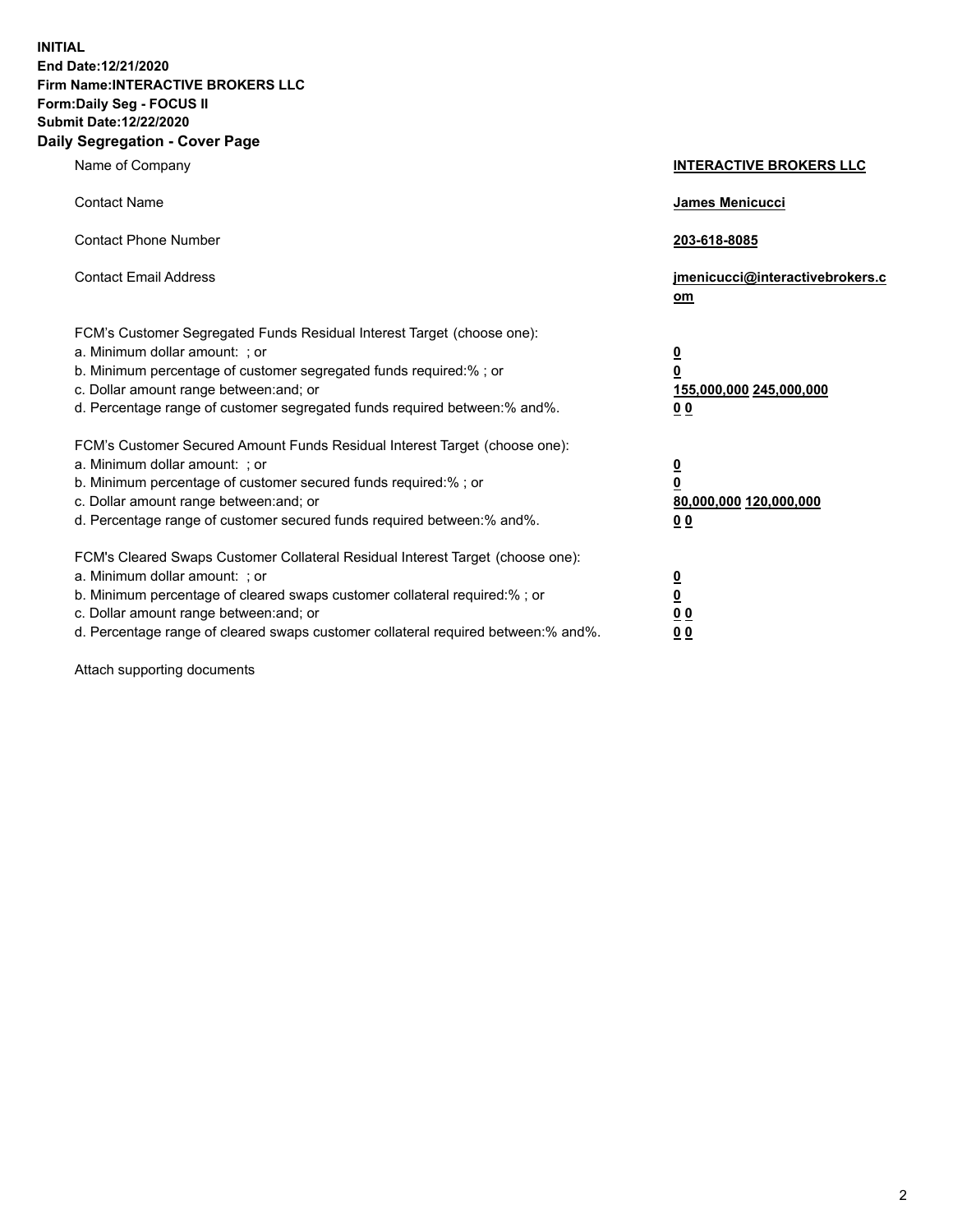**INITIAL End Date:12/21/2020 Firm Name:INTERACTIVE BROKERS LLC Form:Daily Seg - FOCUS II Submit Date:12/22/2020 Daily Segregation - Secured Amounts**

## Foreign Futures and Foreign Options Secured Amounts Amount required to be set aside pursuant to law, rule or regulation of a foreign government or a rule of a self-regulatory organization authorized thereunder **0** [7305] 1. Net ledger balance - Foreign Futures and Foreign Option Trading - All Customers A. Cash **552,914,766** [7315] B. Securities (at market) **0** [7317] 2. Net unrealized profit (loss) in open futures contracts traded on a foreign board of trade **5,033,852** [7325] 3. Exchange traded options a. Market value of open option contracts purchased on a foreign board of trade **117,174** [7335] b. Market value of open contracts granted (sold) on a foreign board of trade **-63,516** [7337] 4. Net equity (deficit) (add lines 1. 2. and 3.) **558,002,276** [7345] 5. Account liquidating to a deficit and account with a debit balances - gross amount **10,037** [7351] Less: amount offset by customer owned securities **0** [7352] **10,037** [7354] 6. Amount required to be set aside as the secured amount - Net Liquidating Equity Method (add lines 4 and 5) **558,012,313** [7355] 7. Greater of amount required to be set aside pursuant to foreign jurisdiction (above) or line 6. **558,012,313** [7360] FUNDS DEPOSITED IN SEPARATE REGULATION 30.7 ACCOUNTS 1. Cash in banks A. Banks located in the United States **43,936,417** [7500] B. Other banks qualified under Regulation 30.7 **0** [7520] **43,936,417** [7530] 2. Securities A. In safekeeping with banks located in the United States **449,958,500** [7540] B. In safekeeping with other banks qualified under Regulation 30.7 **0** [7560] **449,958,500** [7570] 3. Equities with registered futures commission merchants A. Cash **0** [7580] B. Securities **0** [7590] C. Unrealized gain (loss) on open futures contracts **0** [7600] D. Value of long option contracts **0** [7610] E. Value of short option contracts **0** [7615] **0** [7620] 4. Amounts held by clearing organizations of foreign boards of trade A. Cash **0** [7640] B. Securities **0** [7650] C. Amount due to (from) clearing organization - daily variation **0** [7660] D. Value of long option contracts **0** [7670] E. Value of short option contracts **0** [7675] **0** [7680] 5. Amounts held by members of foreign boards of trade A. Cash **186,564,774** [7700] B. Securities **0** [7710] C. Unrealized gain (loss) on open futures contracts **2,847,311** [7720] D. Value of long option contracts **117,174** [7730] E. Value of short option contracts **-63,516** [7735] **189,465,743** [7740] 6. Amounts with other depositories designated by a foreign board of trade **0** [7760] 7. Segregated funds on hand **0** [7765] 8. Total funds in separate section 30.7 accounts **683,360,660** [7770] 9. Excess (deficiency) Set Aside for Secured Amount (subtract line 7 Secured Statement Page 1 from Line 8) **125,348,347** [7380] 10. Management Target Amount for Excess funds in separate section 30.7 accounts **80,000,000** [7780] 11. Excess (deficiency) funds in separate 30.7 accounts over (under) Management Target **45,348,347** [7785]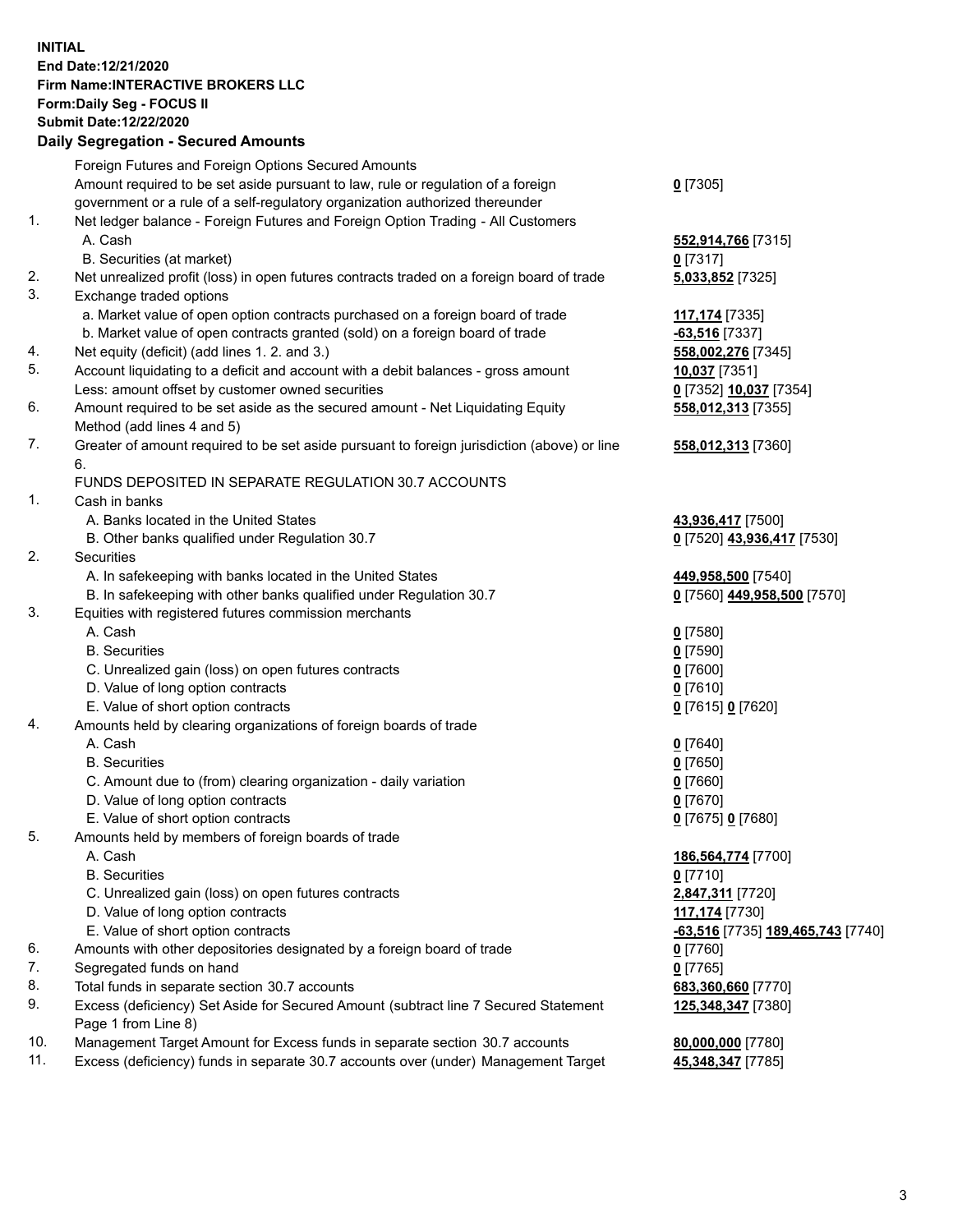**INITIAL End Date:12/21/2020 Firm Name:INTERACTIVE BROKERS LLC Form:Daily Seg - FOCUS II Submit Date:12/22/2020 Daily Segregation - Segregation Statement** SEGREGATION REQUIREMENTS(Section 4d(2) of the CEAct) 1. Net ledger balance A. Cash **5,382,800,642** [7010] B. Securities (at market) **0** [7020] 2. Net unrealized profit (loss) in open futures contracts traded on a contract market **250,375,671** [7030] 3. Exchange traded options A. Add market value of open option contracts purchased on a contract market **257,389,722** [7032] B. Deduct market value of open option contracts granted (sold) on a contract market **-216,115,773** [7033] 4. Net equity (deficit) (add lines 1, 2 and 3) **5,674,450,262** [7040] 5. Accounts liquidating to a deficit and accounts with debit balances - gross amount **4,972,023** [7045] Less: amount offset by customer securities **0** [7047] **4,972,023** [7050] 6. Amount required to be segregated (add lines 4 and 5) **5,679,422,285** [7060] FUNDS IN SEGREGATED ACCOUNTS 7. Deposited in segregated funds bank accounts A. Cash **1,321,534,353** [7070] B. Securities representing investments of customers' funds (at market) **2,558,654,420** [7080] C. Securities held for particular customers or option customers in lieu of cash (at market) **0** [7090] 8. Margins on deposit with derivatives clearing organizations of contract markets A. Cash **4,570,952** [7100] B. Securities representing investments of customers' funds (at market) **1,963,093,795** [7110] C. Securities held for particular customers or option customers in lieu of cash (at market) **0** [7120] 9. Net settlement from (to) derivatives clearing organizations of contract markets **-7,017,991** [7130] 10. Exchange traded options A. Value of open long option contracts **257,304,641** [7132] B. Value of open short option contracts **-216,088,572** [7133] 11. Net equities with other FCMs A. Net liquidating equity **0** [7140] B. Securities representing investments of customers' funds (at market) **0** [7160] C. Securities held for particular customers or option customers in lieu of cash (at market) **0** [7170] 12. Segregated funds on hand **0** [7150] 13. Total amount in segregation (add lines 7 through 12) **5,882,051,598** [7180] 14. Excess (deficiency) funds in segregation (subtract line 6 from line 13) **202,629,313** [7190] 15. Management Target Amount for Excess funds in segregation **155,000,000** [7194] 16. Excess (deficiency) funds in segregation over (under) Management Target Amount **47,629,313** [7198]

Excess